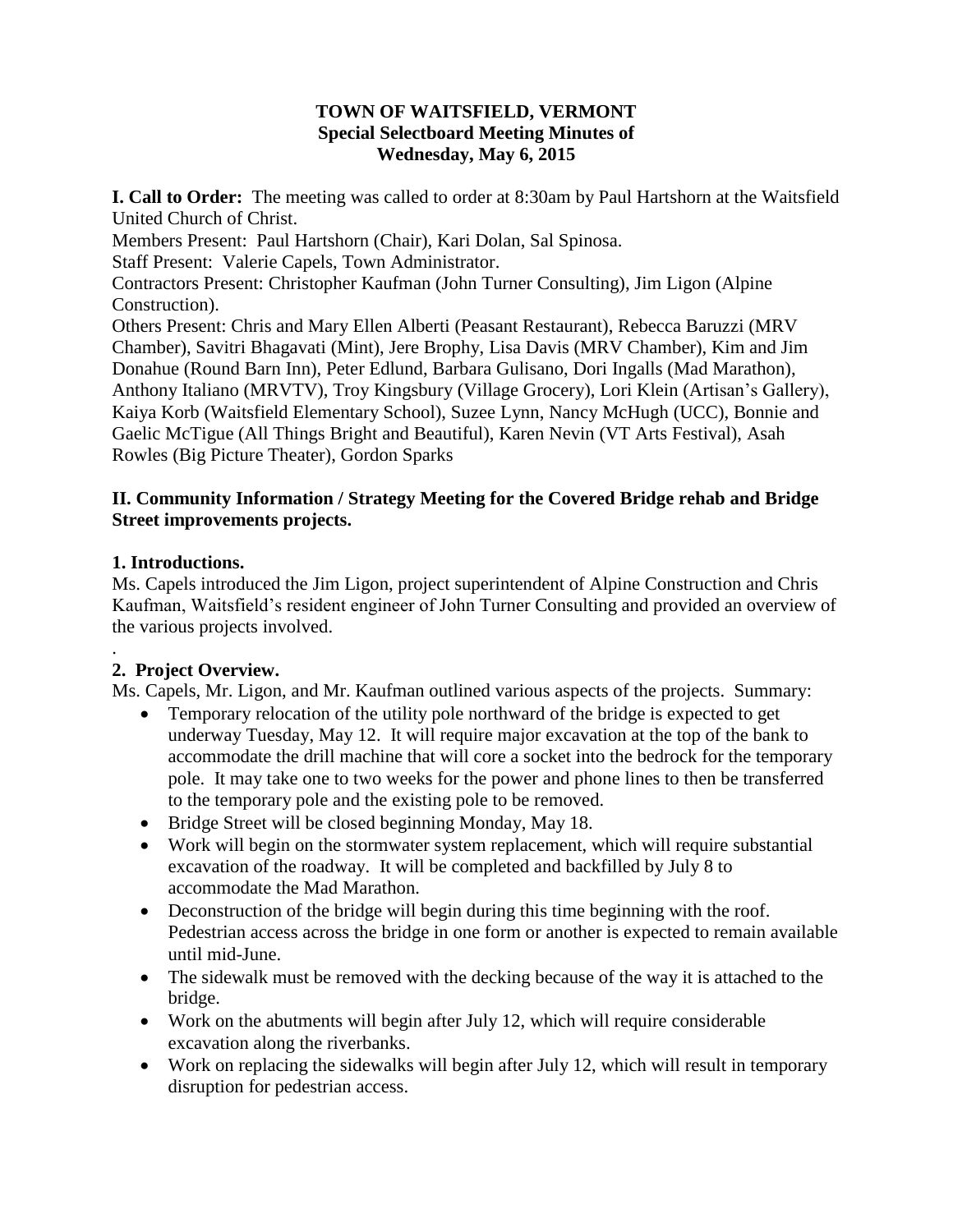- The contractors will be working four 10-hour days from 7:00am to 5:00pm and will leave the site as clean and orderly as possible for the weekends.
- The contractor will install "No Trespassing" signs on the bridge during the construction.
- Repair of the retaining wall destroyed by Tropical Storm Irene must be completed by September 1, 2015 or the FEMA grant funding will be lost.
- Replacement of the stormwater system must be complete by December 31, 2015 or the EPA STAG grant funding will be lost.

# **3. Questions, Issues, Concerns.**

Below is a summary of questions, issues, or concerns discussed:

- There needs to be a parking plan.
- There needs to be adequate signage to let visitors and others know Bridge Street shops are open and to direct visitors where to park.
- Safety concerns / vandalism related to folks hanging out at and jumping from the bridge.
- Impacts of increased traffic on Tremblay Road, North Road, Common Road, and Joslin Hill Road.
- Will there be power interruption during the utility line transfer?
- How will deliveries be accommodated?
- Mid-May through mid-July will be the most disruptive for construction.
- Last year the Selectboard learned that the month of August and Columbus Day were most critical for the street not be closed or disrupted with construction. Construction through August cannot be avoided. Although the bridge will need to be closed for the abutment and new sidewalk installation, the road may be open for vehicles to park and deliveries.
- Paddlers will not be affected by the construction.

# **4. Brainstorm / Strategy Session.**

Below is a summary of the ideas, suggestions, and recommendations that were discussed:

- Could Church parking lot be used by business and office employees temporarily?
- Troy offered to make the parking area behind the Village Grocery available for employees and patrons.
- Troy will explore whether a Lawson's event could be arranged for Bridge Street.
- Troy offered to erect a tent at the Village Grocery green for Bridge Street businesses to sell samples of their products.
- The Round Barn Inn and Mad Marathon will offer a Scavenger Hunt / Punch Card type of promotion to bring customers to Bridge Street.
- Regular Web site updates at [www.waitsfieldvt.us.](http://www.waitsfieldvt.us/)
- Increase traffic patrols on Tremblay Road, North Road, Common Road, and Joslin Hill Road.
- Can the red bollards by the fire hydrant be removed?
- Will the existing street trees be replaced? Replace them with a heartier variety.
- Silkscreen a photo of a vibrant Bridge Street onto a banner and install on Route 100 in advance of the Village, such as on the knoll by the Spaulding farm.
- Allow use of the Farm Stand for parking and signage.
- "Follow the Stars to Bridge Street" / "Story of the Stars" promotions.